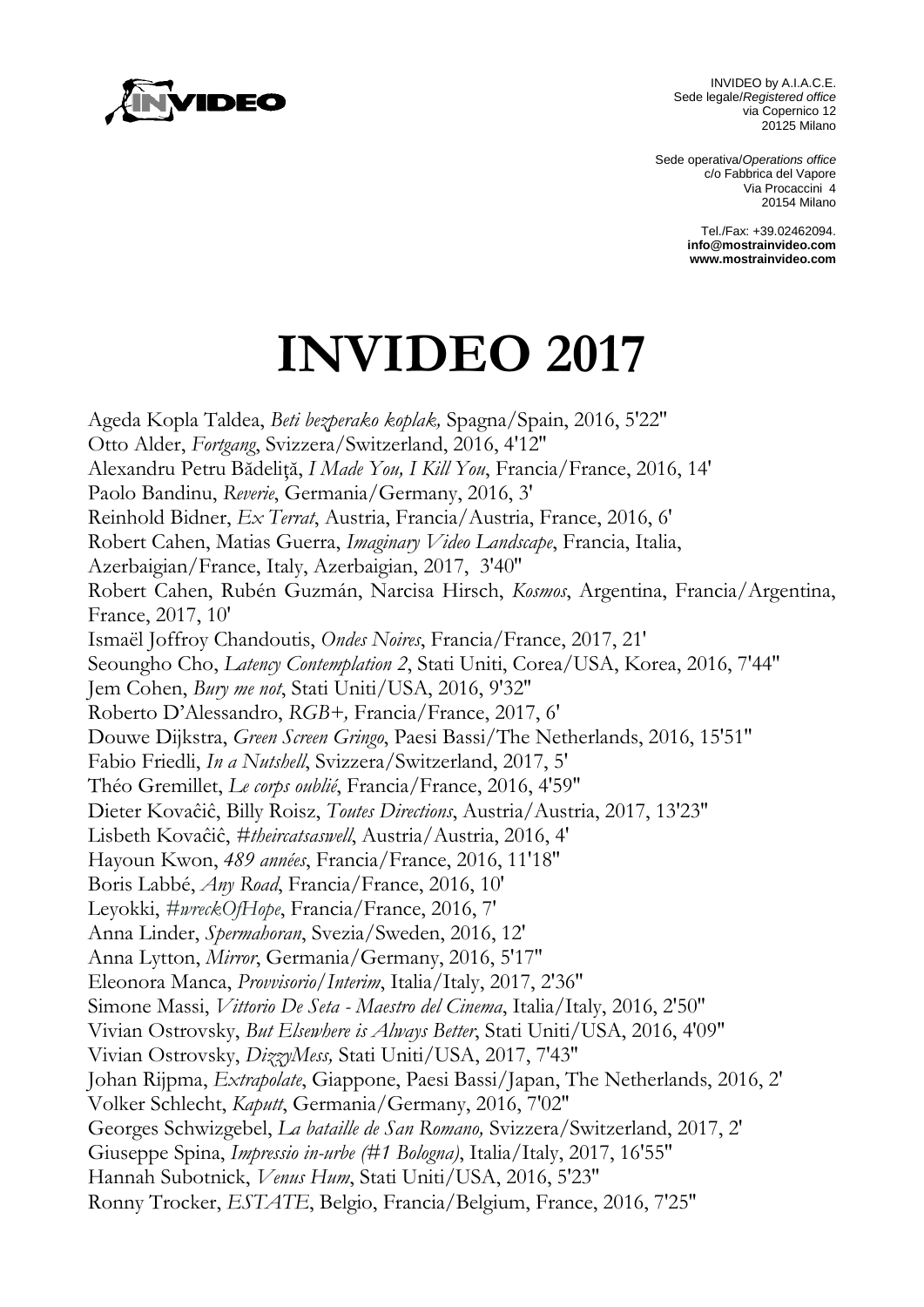

INVIDEO by A.I.A.C.E. Sede legale/*Registered office* via Copernico 12 20125 Milano

Sede operativa/*Operations office* c/o Fabbrica del Vapore Via Procaccini 4 20154 Milano

> Tel./Fax: +39.02462094. **[info@mostrainvideo.com](mailto:info@mostrainvideo.com) www.mostrainvideo.com**

Theodore Ushev, *Blind Vaysha*, Canada/Canada, 2016, 8'14'' Xinyi Wang, *The Relic*, Cina/China, 2016, 10'27''